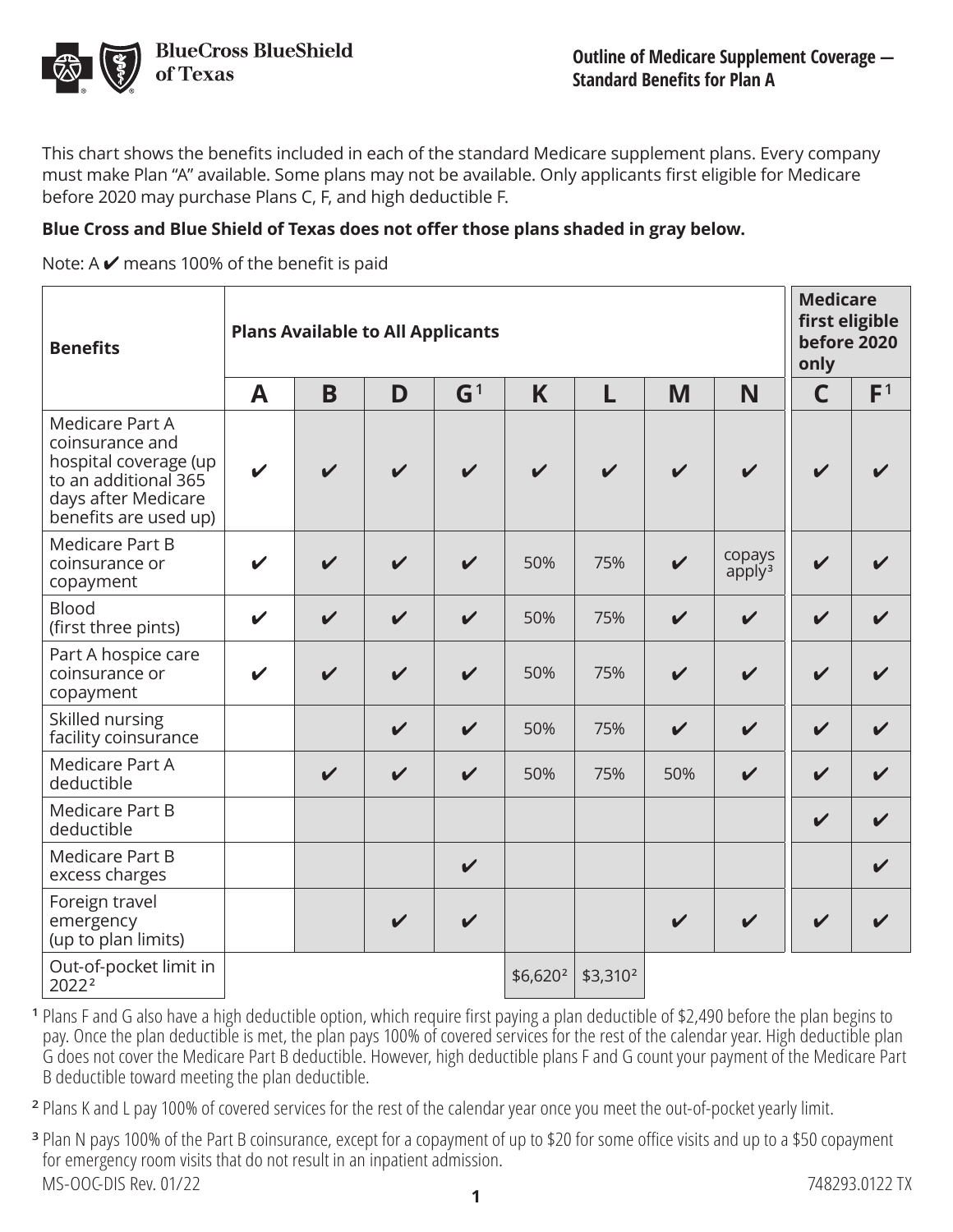## **Plan A Premium Under Age 65**

\$1,365.00

#### **PREMIUM INFORMATION**

Blue Cross and Blue Shield of Texas can only raise your premium if we raise the premium for all policies like yours in the state. Any rate increases are subject to approval by the Texas Department of Insurance. We will not change your premium or cancel your policy because of poor health. If your premium changes, you will be notified at least 30 days in advance.

Blue Cross and Blue Shield of Texas Medicare Supplement premium discounts may be available. Eligibility criteria are described below. If you are eligible for a discount, the discount will be applied to your next bill and remain in effect as long as you are enrolled in your Blue Cross and Blue Shield of Texas Medicare Supplement plan.

Discounts cannot be combined; only one type of discount per member permitted.

#### **Household Discount**

You may be eligible for a discount if you and any other person residing in your household are both enrolled in a Blue Cross and Blue Shield of Texas Medicare Supplement policy effective on or after January 1, 2020.

#### **Continue with Blue Discount**

You may be eligible for a discount if you were enrolled in commercial group or individual coverage with a Blue Cross and Blue Shield Plan issued in Illinois, Montana, New Mexico, Oklahoma, or Texas, and that coverage was within one year of your BCBSTX Medicare Supplement policy becoming effective. Applies to BCBSTX Medicare Supplement policies issued with an effective date on or after May 1, 2022.

#### **MEDICARE ELIGIBLE DUE TO DISABILITY**

Any Medicare Supplement insurance carrier is required to offer Plan A to those who are under the age of 65 and Medicare eligible due to disability. By applying for this coverage with Blue Cross and Blue Shield of Texas, you agree to pay the premium rate established for this coverage.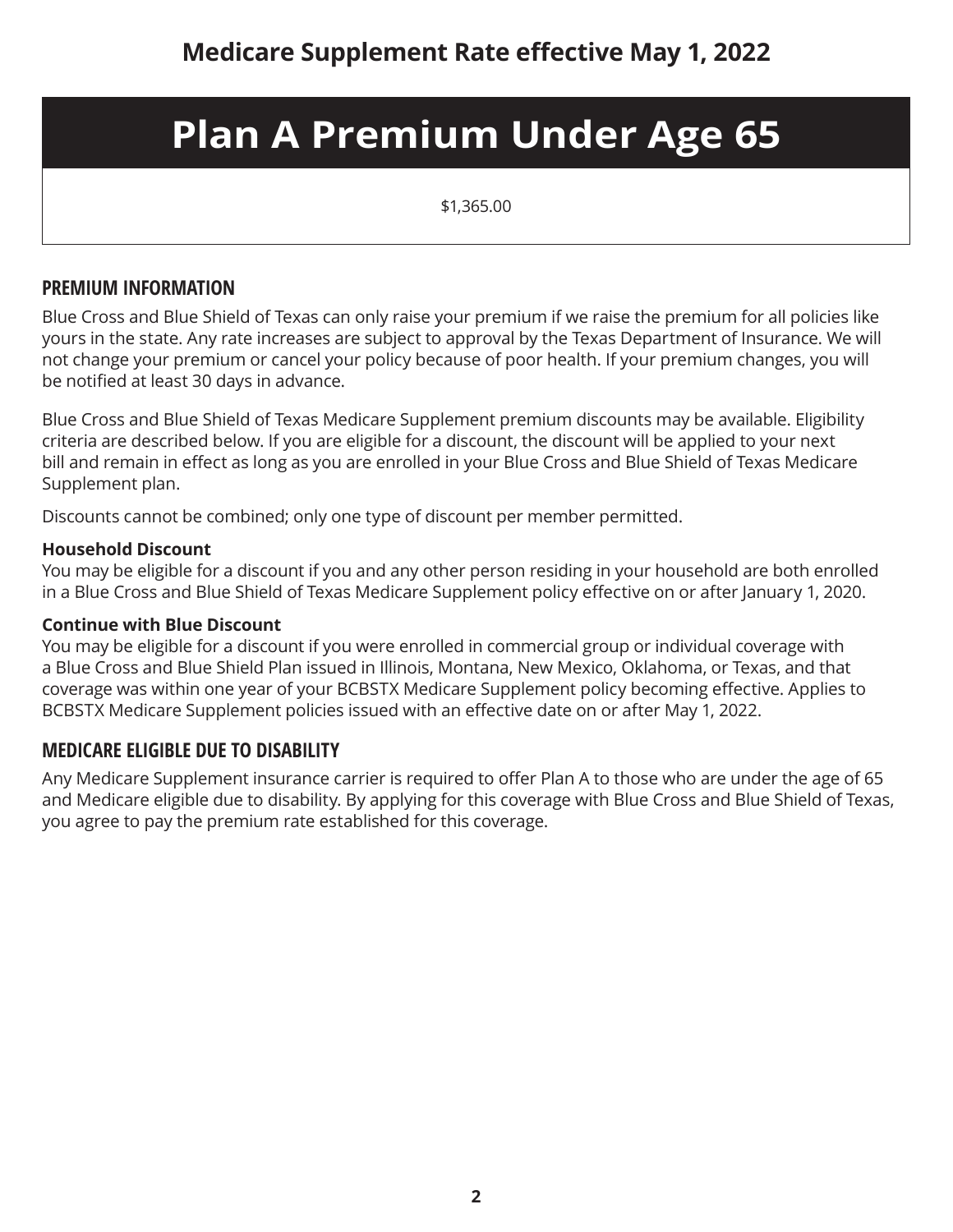## **DISCLOSURES**

Use this outline to compare benefits and premiums among policies.

## **READ YOUR POLICY VERY CAREFULLY**

This is only an outline describing your policy's most important features. The policy is your insurance contract. You must read the policy itself to understand all of the rights and duties of both you and your insurance company.

## **RIGHT TO RETURN YOUR POLICY**

If you find that you are not satisfied with your policy, you may return it to **Blue Medicare Supplement, c/o Member Services, P.O. Box 3388,** 

**Scranton, PA 18505**. If you send the policy back to us within 30 days after you receive it, we will treat the policy as if it had never been issued and will return all of your payments.

## **POLICY REPLACEMENT**

If you are replacing another health insurance policy, do NOT cancel it until you have actually received your new policy and are sure you want to keep it.

#### **NOTICE**

This policy may not fully cover all of your medical costs. Neither Blue Cross and Blue Shield of Texas nor its agents are connected with Medicare. This Outline of Coverage does not give you all the details of Medicare coverage. Contact your local Social Security Office or consult "Medicare & You" for more details.

## **LIMITATIONS AND EXCLUSIONS**

Your Medicare Supplement policy will not contain limitations and exclusions that are more restrictive than the limitations and exclusions contained in Medicare. The limitations and exclusions include:

- Charges for any services or supplies to the extent those charges are covered under Medicare; and
- Charges for any services or supplies provided to you prior to your effective date under the policy.

#### **REFUND OF PREMIUM**

Upon termination of this Policy in any manner, including death of the Subscriber, Blue Cross and Blue Shield of Texas will refund to the Subscriber or his personal representative any portion of the premium previously paid which is applicable to Policy months following the Policy termination date, including a prorated refund for any partial Policy month, if applicable.

#### **COMPLETE ANSWERS ARE VERY IMPORTANT**

Review the application carefully before you sign it. Be certain that all information has been properly recorded.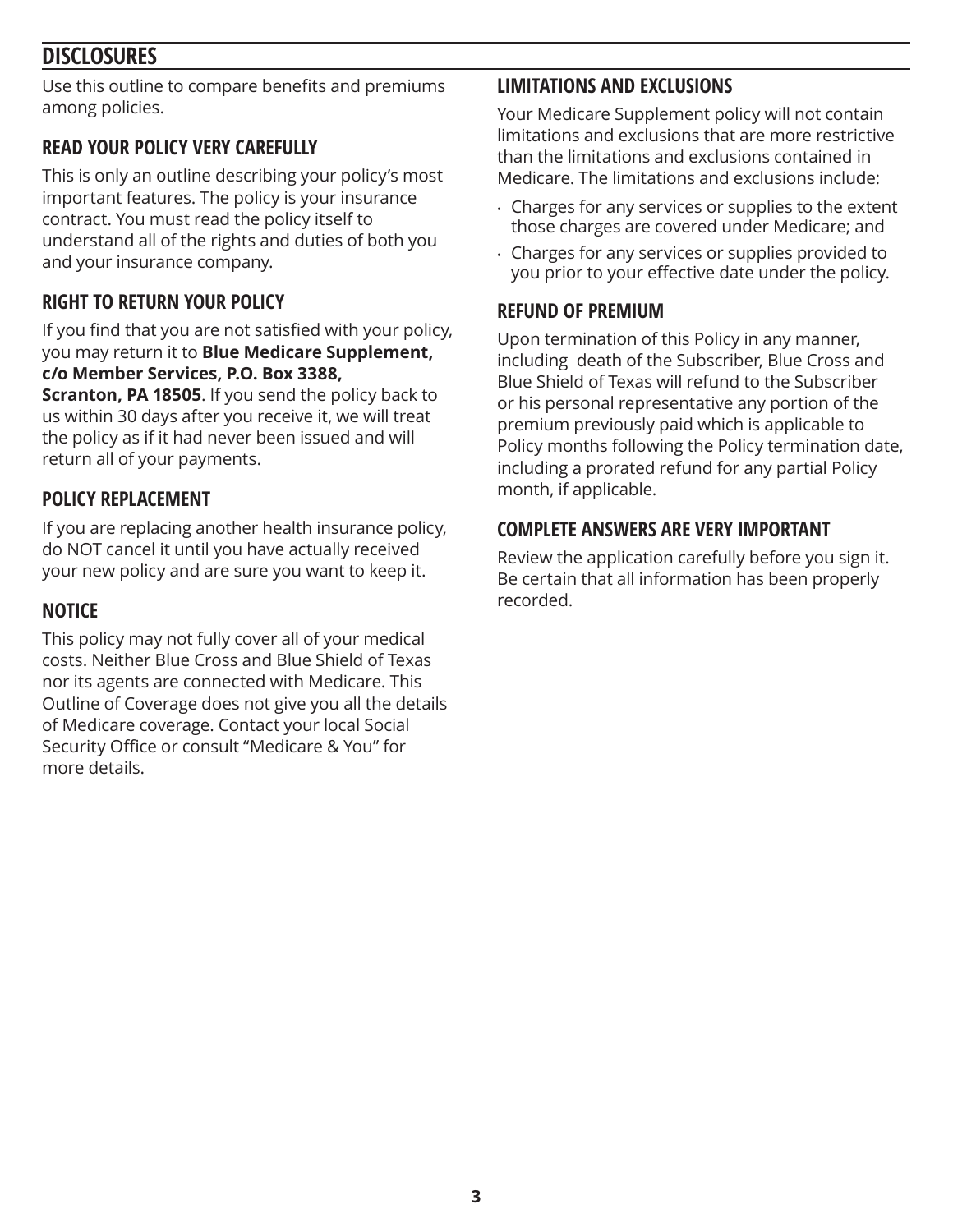# **Plan A**

#### **MEDICARE (PART A) — HOSPITAL SERVICES — PER BENEFIT PERIOD**

**<sup>4</sup>** A benefit period begins on the first day you receive services as an inpatient in a hospital and ends after you have been out of the hospital and have not received skilled care in any other facility for 60 days in a row.

| <b>Services</b>                                                                                                                                                                                                                                    | <b>Medicare Pays</b>                                                                                    | <b>Plan A Pays</b>                     | You Pay                        |
|----------------------------------------------------------------------------------------------------------------------------------------------------------------------------------------------------------------------------------------------------|---------------------------------------------------------------------------------------------------------|----------------------------------------|--------------------------------|
| Hospitalization <sup>4</sup><br>Semiprivate room and board, general<br>nursing, and miscellaneous services<br>and supplies                                                                                                                         |                                                                                                         |                                        |                                |
| First 60 days                                                                                                                                                                                                                                      | All but \$1,556                                                                                         | \$0                                    | \$1,556<br>(Part A deductible) |
| 61st through 90th day                                                                                                                                                                                                                              | All but \$389 a day                                                                                     | \$389 a day                            | \$0                            |
| 91st day and after:                                                                                                                                                                                                                                |                                                                                                         |                                        |                                |
| - While using 60 Lifetime Reserve days                                                                                                                                                                                                             | All but \$778 a day                                                                                     | \$778 a day                            | \$0                            |
| - Additional 365 days once Lifetime<br>Reserve days are used                                                                                                                                                                                       | \$0                                                                                                     | 100% of Medicare-<br>eligible expenses | \$0 <sub>5</sub>               |
| Beyond the additional 365 days                                                                                                                                                                                                                     | \$0                                                                                                     | \$0                                    | All costs                      |
| <b>Skilled Nursing Facility Care<sup>4</sup></b><br>You must meet Medicare's requirements,<br>including having been in a hospital for<br>at least 3 days and entered a Medicare-<br>approved facility within 30 days after<br>leaving the hospital |                                                                                                         |                                        |                                |
| First 20 days                                                                                                                                                                                                                                      | All approved amounts                                                                                    | \$0                                    | \$0                            |
| 21st through 100th day                                                                                                                                                                                                                             | All but \$194.50 a day                                                                                  | \$0                                    | Up to \$194.50 a day           |
| 101st day and after                                                                                                                                                                                                                                | \$0                                                                                                     | \$0                                    | All costs                      |
| <b>Blood</b>                                                                                                                                                                                                                                       |                                                                                                         |                                        |                                |
| First 3 pints                                                                                                                                                                                                                                      | \$0                                                                                                     | 3 pints                                | \$0                            |
| <b>Additional amounts</b>                                                                                                                                                                                                                          | 100%                                                                                                    | \$0                                    | \$0                            |
| <b>Hospice Care</b><br>You must meet Medicare's requirements,<br>including a doctor's certification of<br>terminal illness                                                                                                                         | All but very limited<br>copayment/<br>coinsurance for<br>outpatient drugs and<br>inpatient respite care | Medicare<br>copayment/<br>coinsurance  | \$0                            |

**<sup>5</sup>** NOTICE: When your Medicare Part A hospital benefits are exhausted, the insurer stands in the place of Medicare and will pay whatever amount Medicare would have paid for up to an additional 365 days as provided in the policy's "Core Benefits." During this time the hospital is prohibited from billing you for the balance based on any difference between its billed charges and the amount Medicare would have paid.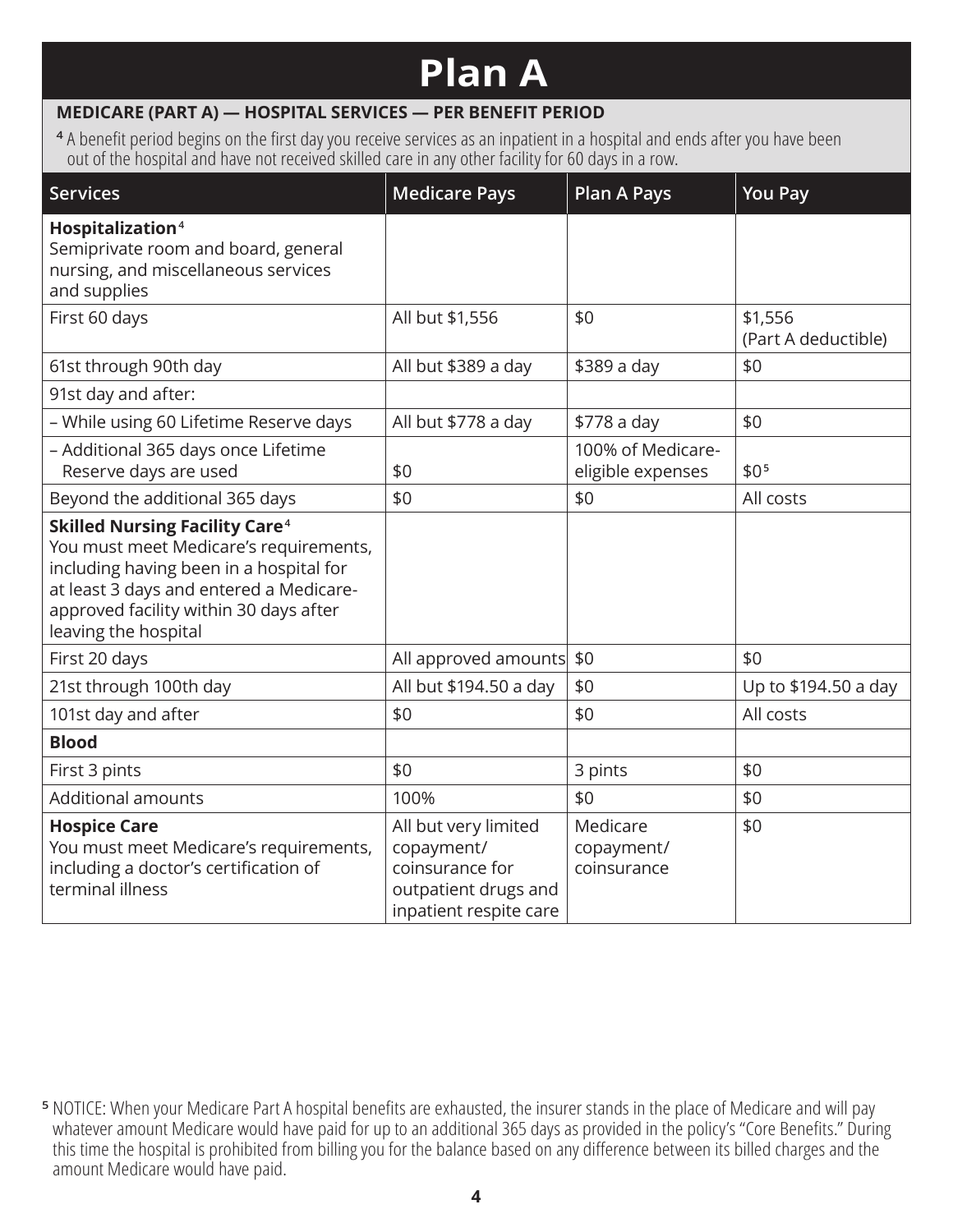# **Plan A**

## **MEDICARE (PART B) — MEDICAL SERVICES — PER CALENDAR YEAR.**

amounts

**<sup>6</sup>** Once you have been billed \$233 of Medicare-approved amounts for covered services, your Part B deductible will have been met for the calendar year.

| <b>Services</b>                                                                                                                                                                                                                                                                      | <b>Medicare Pays</b> | <b>Plan A Pays</b> | <b>You Pay</b>            |  |  |
|--------------------------------------------------------------------------------------------------------------------------------------------------------------------------------------------------------------------------------------------------------------------------------------|----------------------|--------------------|---------------------------|--|--|
| Medical Expenses - In or Out of the<br><b>Hospital and Outpatient Hospital</b><br>Treatment, such as physicians' services,<br>inpatient and outpatient medical and<br>surgical services and supplies, physical<br>and speech therapy, diagnostic tests,<br>durable medical equipment |                      |                    |                           |  |  |
| First \$233 of Medicare-approved<br>amounts <sup>6</sup>                                                                                                                                                                                                                             | \$0                  | \$0                | \$233 (Part B deductible) |  |  |
| Remainder of Medicare-approved<br>amounts                                                                                                                                                                                                                                            | Generally 80%        | Generally 20%      | \$0                       |  |  |
| <b>Part B Excess Charges</b><br>(above Medicare-approved amounts)                                                                                                                                                                                                                    | \$0                  | \$0                | All costs                 |  |  |
| <b>Blood</b>                                                                                                                                                                                                                                                                         |                      |                    |                           |  |  |
| First 3 pints                                                                                                                                                                                                                                                                        | \$0                  | All costs          | \$0                       |  |  |
| Next \$233 of Medicare-approved<br>amounts <sup>6</sup>                                                                                                                                                                                                                              | \$0                  | \$0                | \$233 (Part B deductible) |  |  |
| Remainder of Medicare-approved<br>amounts                                                                                                                                                                                                                                            | 80%                  | 20%                | \$0                       |  |  |
| <b>Clinical Laboratory Services -</b><br><b>Tests for Diagnostic Services</b>                                                                                                                                                                                                        | 100%                 | \$0                | \$0                       |  |  |
| <b>MEDICARE (PARTS A &amp; B)</b>                                                                                                                                                                                                                                                    |                      |                    |                           |  |  |
| <b>Services</b>                                                                                                                                                                                                                                                                      | <b>Medicare Pays</b> | <b>Plan A Pays</b> | <b>You Pay</b>            |  |  |
| <b>Home Health Care</b><br><b>Medicare-approved Services</b>                                                                                                                                                                                                                         |                      |                    |                           |  |  |
| Medically necessary skilled care services<br>and medical supplies                                                                                                                                                                                                                    | 100%                 | \$0                | \$0                       |  |  |
| Durable medical equipment                                                                                                                                                                                                                                                            |                      |                    |                           |  |  |
| - First \$233 of Medicare-approved<br>amounts <sup>6</sup>                                                                                                                                                                                                                           | \$0                  | \$0                | \$233 (Part B deductible) |  |  |
| - Remainder of Medicare-approved                                                                                                                                                                                                                                                     | 80%                  | 20%                | \$0                       |  |  |